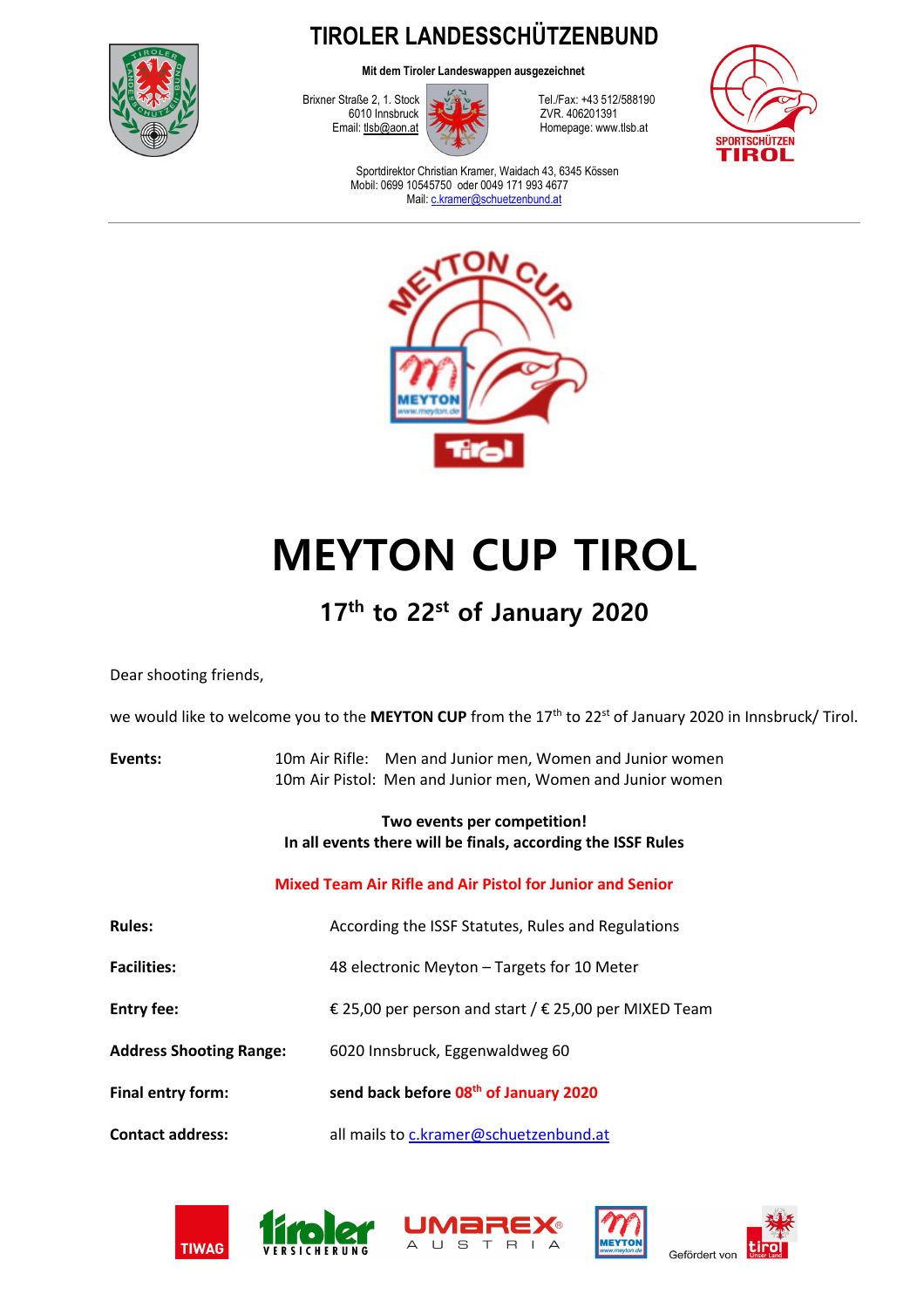

**TIROLER LANDESSCHÜTZENBUND** 

**Mit dem Tiroler Landeswappen ausgezeichnet**



Brixner Straße 2, 1. Stock Tel./Fax: +43 512/588190 Homepage: www.tlsb.at



Sportdirektor Christian Kramer, Waidach 43, 6345 Kössen Mobil: 0699 10545750 oder 0049 171 993 4677 Mail: c.kramer@schuetzenbund.at

#### **Preliminary program:**

| 17.01.2020 | $16:10 - 16:20/$<br>$17:55 - 18:05/$<br>19:55<br>20:00   | $09:00 - 15:00$<br>15:00<br>$16:20 - 17:25$<br>$18:05 - 19:10$                                               | Arrival and free training<br><b>Technical meeting</b><br>Qualification Junior MIXED Team AR<br>Qualification Junior MIXED Team AR and AP<br>Junior Mixed Final - Preparation and sighting time<br>Final Junior MIXED AR and AP                                                                                                                       |
|------------|----------------------------------------------------------|--------------------------------------------------------------------------------------------------------------|------------------------------------------------------------------------------------------------------------------------------------------------------------------------------------------------------------------------------------------------------------------------------------------------------------------------------------------------------|
| 18.01.2020 | $08:30 - 08:45/$<br>$10:25 - 10:40/$<br>$12:20 - 12:35/$ | $08:45 - 10:00$<br>$10:40 - 11:55$<br>$12:35 - 13:50$<br>14:10<br>14:40<br>15:20<br>15:50                    | Relay 1 - AR junior women, AP junior women<br>Relay 2 - AR junior women, AP junior men<br>Relay 3 - AR junior men, AP junior men<br>Reporting AR junior women und AP junior women<br>Final AR junior women und AP junior women<br>Reporting AR junior men und AP junior men<br>Final AR junior men und AP junior men                                 |
| 19.01.2020 | $08:30 - 08:45/$<br>$10:25 - 10:40/$<br>$12:20 - 12:35/$ | $08:45 - 10:00$<br>$10:40 - 11:55$<br>$12:35 - 13:50$<br>14:10<br>14:40<br>15:20<br>15:50<br>$17:15 - 20:00$ | Relay 1 - AR junior women and AR junior men<br>Relay 2 - AR junior women and AP junior men<br>Relay 3 - AP junior men und AP junior women<br>Reporting Final AR junior men and AR junior women<br>Final AR junior men and AR junior women<br>Reporting AP junior men and AP junior women<br>Final AP Junior men and AP Junior women<br>Free training |
| 20.01.2020 | $08:30 - 08:45/$<br>$10:25 - 10:40/$<br>$12:20 - 12:35/$ | $08:45 - 10:00$<br>$10:40 - 11:55$<br>$12:35 - 13:50$<br>14:10<br>14:40<br>15:20<br>15:50                    | Relay 1 - AP men and AP women<br>Relay 2 - AR men and AP men<br>Relay 3 - AR men and AR women<br>Reporting AP women and AP men<br>Final AP women and AP men<br>Reporting AR women and AR men<br>Final AR women and AR men                                                                                                                            |
|            | $17:10 - 17:20/$<br>$18:55 - 19:05/$<br>20:55<br>21:00   | $17:20 - 18:25$<br>$19:05 - 20:10$                                                                           | Qualification MIXED Team AP and AR<br><b>Qualification MIXED Team AR</b><br>Mixed Final - Preparation and sighting<br>Final MIXED air rifle an air pistol                                                                                                                                                                                            |